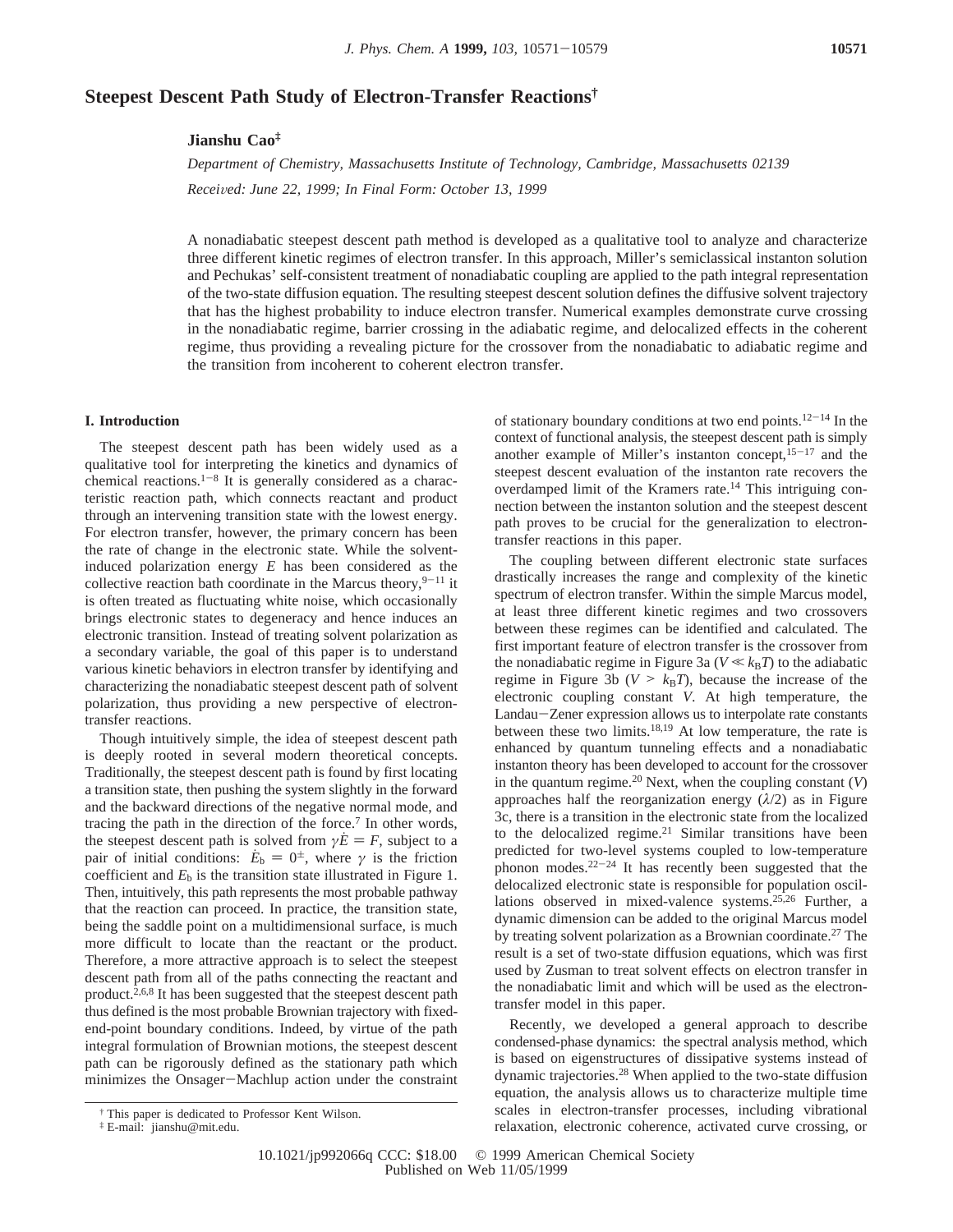barrier crossing. Within this unified approach, observed rate behavior, biexponential and multiexponential decay, and population oscillations are different components of the same kinetic spectrum; thus, several existing theoretical models, developed for limited cases of electron transfer, can be analyzed, tested, and extended. In particular, the rate constant extracted from the analysis bridges smoothly between the adiabatic and nonadiabatic limits, and the kinetic spectrum in the large coupling regime reveals the nature of the localization-delocalization transition as the consequence of two competing mechanisms.

The nonadiabatic steepest descent path study in this paper is a complementary approach to the spectral analysis described above. The underlying theory for the new approach is based on the same principle as that in the nonadiabatic instanton solution by Cao and Voth.<sup>20,29</sup> Miller<sup>16</sup> first suggested that lowtemperature quantum rate constants can be determined by the so-called bounce classical trajectory on the inverted potential energy surface, i.e., the instanton. In terms of semiclassical analysis,15 the instanton trajectory satisfies the Euler-Lagrange equation on the periodic imaginary time axis, and the quantum fluctuations along the instanton trajectory take the form of a Gaussian functional which can be calculated through the evaluation of the Van Vleck determinant. To extend the original instanton analysis suitable for barrier tunneling to electron transfer, nonadiabatic transitions between donor and acceptor states must be incorporated into the instanton trajectory. For this purpose, the Pechukas theory of nonadiabatic collisions<sup>30,31</sup> provides a general prescription for treating electronic transitions and nuclear motions in a self-consistent fashion. A combination of Miller's instanton solution and Pechukas' self-consistent treatment yields the nonadiabatic instanton solution, which allows us to calculate thermal rate constants for electron transfer and to bridge smoothly between the adiabatic and nonadiabatic limits. In this paper, we again combine the two semiclassical techniques to determine the steepest descent path for electron transfer modeled as nonadiabatic diffusion processes.

The rest of the paper is organized as follows: In section II.A, we begin with a review of the Onsager-Machlup functional analysis of the steepest descent path and its analogy with the instanton solution. Next, a path integral expression of the twostate diffusion equation is derived in section II.B, followed by the formulation of the nonadiabatic steepest descent path in section II.C. Then, numerical solutions are presented in section III for a single adiabatic surface and for the three kinetic regimes of electron transfer. We conclude the paper with a summary of the findings of the paper and remarks about possible future directions.

## **II. Theory**

**A. Onsager**-**Machlup Action, Steepest Descent Path, and Instanton.** Many physical systems can be modeled by a Brownian particle in an external potential *U*, described by the Smoluchowski equation, i.e., the diffusion equation,

$$
\frac{\partial \rho(t)}{\partial t} = \angle_{D} \rho(t) = D \frac{\partial}{\partial E} \left( \frac{\partial}{\partial E} + \beta \frac{\partial U}{\partial E} \right) \rho(t) \tag{1}
$$

where *E* is the stochastic variable for the Brownian motion,  $\rho(t)$  is the distribution probability, and *D* is the diffusion constant. The one-dimensional Fokker-Planck operator thus defined can be transformed to a Hermitian operator<sup>32,33</sup>

$$
H_{\rm s} = -\mathrm{e}^{\beta U(E)/2} \, \angle_{\rm D} \mathrm{e}^{-\beta U(E)/2} = -D \, \frac{\partial^2}{\partial E^2} + U_{\rm s}(E) \qquad (2)
$$

which is the Shrodinger operator with an effective potential

$$
U_s(E) = \frac{D}{4} [\beta F(E)]^2 - \frac{D}{2} \beta U''(E)
$$
 (3)

where  $F = -U'$  and U'' are the first- and second-order spatial derivatives of the potential, respectively. The relevant property is the probability for the particle at *E* at time *t* given the initial position at  $E_0$ ,  $P(t) = P(E,t;E_0,0)$ , which, in the limit of infinitesimally small time interval ∆, can be explicitly evaluated as

$$
\lim_{\Delta \to 0} \langle E|e^{\Delta Z}|E_0 \rangle = e^{-\beta U(E)/2} \langle E|e^{-\Delta H_s}|E_0 \rangle e^{\beta U(E_0)/2}
$$

$$
= \frac{1}{\sqrt{4\pi D\Delta}} \exp \left\{ -\frac{\beta}{2} [U(E) - U(E_0)] - \frac{1}{4D\Delta} (E - E_0)^2 - \Delta U_s \right\} (4)
$$

Then, the probability at longer times can be constructed from the above short-time propagator, resulting in a path integral expression<sup>34,35</sup>

$$
P(t) = \langle E|e^{\Delta t}|E_0\rangle = \int \mathcal{L}[E(\tau)]e^{-S[E(\tau)]}
$$
 (5)

where the measure is defined by

$$
\int \mathcal{L}[E(\tau)] = \lim_{N \to \infty} \frac{1}{(4\pi D\Delta)^{N/2}} \prod_{i=1}^{N-1} \int dE_i \tag{6}
$$

with time discretization  $\Delta = t/N$ , and the discretized action is defined by

$$
S[E_i] = \beta \frac{U(E_i) - U(E_0)}{2} + \frac{N}{2} \left\{ \frac{(E_i - E_{i-1})^2}{4D\Delta} + \frac{\Delta D}{4} [\beta F(E_i)]^2 - \frac{\Delta D}{2} \beta U''(E_i) \right\} (7)
$$

with boundary conditions at  $E_0$  and  $E_N = E$ . In other words, the probability is a summation of all of the possible paths  $E(\tau)$ connecting the two end points, each carrying a weight  $W[E(\tau)]$  $=$  exp $\{-S[E(\tau)]\}.$ 

Alternatively, the path integral expression in eq 5 can be derived via the Onsager-Machlup construction.<sup>12</sup> It is wellknown that the Fokker-Planck equation in eq 1 is equivalent to the stochastic equation

$$
\gamma \dot{E} = F + \gamma \xi(t) \tag{8}
$$

where the friction coefficient  $\gamma$  is related to the diffusion constant through  $\gamma D\beta = 1$ , and  $\xi$  is the scaled white noise satisfying  $\langle \xi(t) \rangle = 0$  and  $\langle \xi(t) \xi(t') \rangle = 2D\delta(t-t')$ . Then, the weight distribution of the noise history  $\xi(\tau)$  is

$$
W[\xi(\tau)] \propto \exp\left[-\frac{1}{4D}\int d\tau \ \xi(\tau)^2\right] \tag{9}
$$

which, when combined with eq 8, transforms into the weight for the path  $E(\tau)$ 

$$
W[E(\tau)] \propto J[E(\tau)] \mathrm{e}^{-S_{\mathrm{OM}}[E(\tau)]} \tag{10}
$$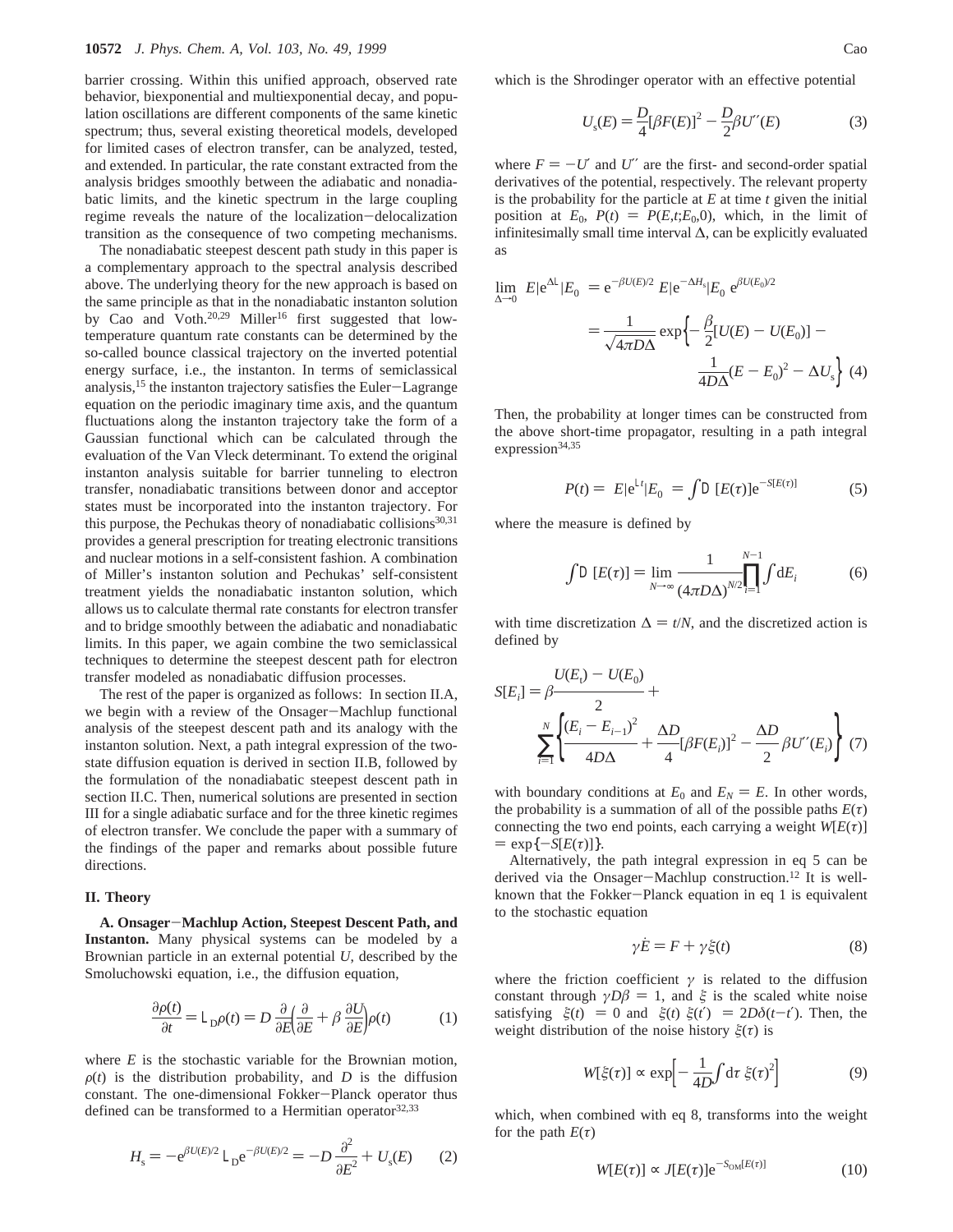Here, the Jacobian of the transformation is  $J[E(\tau)] = \exp[\int d\tau$  $D\beta U''(E)/2$ ], and the Onsager-Machlup functional action is

$$
S_{\text{OM}}[E(\tau)] = \frac{1}{4D} \int \mathrm{d}\tau \left[ \dot{E} - \beta DF(E) \right]^2 \tag{11}
$$

which is equivalent to eq 7 in the continuous limit.

The path integral formalism lends itself naturally to the generalization to colored noise. In particular, when the stochastic variable is Gaussian, the weight probability can be written as

$$
W[E(t)] \propto \exp\left[-\frac{1}{2}\int dt_1 \int dt_2 E(t_1) C^{-1}(t_1 - t_2) E(t_2)\right] \quad (12)
$$

where  $C(t-t') = \langle E(t) E(t') \rangle$  is the correlation function. Simpler expressions with a single time integration in the action can be obtained for exponential decay noise. Because the Fokker-Planck equation cannot be generalized to colored noise, the functional formula provides a unique framework for studying stochastic motions under correlated noise.13,14,36,37

An important application of the Onsager-Machlup functional is to rigorously formulate the concept of the steepest descent path, which has been understood as a characteristic reactive path connecting the reactant and product through a transition state. Following the work by Mckane and others,  $14,36,37$  the Euler-Lagrange equation for the Onsager-Machlup action functional,  $\delta S_{OM}/\delta E(\tau) = 0$ , defines the most probable path between two fixed end points, giving

$$
\ddot{E} = D^2 \beta^2 F(E) F'(E) \tag{13}
$$

with  $E(0) = E_0$  and  $E(t) = E_t$ . This equation of motion can be understood as the classical mechanics of a particle moving in an inverted effective potential  $U_{\text{eff}}(E) = -\beta^2 F(E)^2/2$ . For a typical double-well potential shown in Figure 1, we can identify three stationary points, corresponding to the reactant  $(E_a)$ , the transition state  $(E_b)$ , and the product  $(E_c)$ , respectively. To proceed, we rewrite eq 13 as

$$
\frac{d}{dt}(\dot{E}^2 - \beta^2 D^2 F^2) = 0
$$
\n(14)

so that the path with stationary end points  $E(0) = E_a$  and  $E(t)$  $E_c$  has zero energy and satisfies

$$
\dot{E}^2 = D^2 \beta^2 F^2 \tag{15}
$$

This type of solution is known as the instanton, which was first discovered by Miller and has been widely used in quantum rate calculations. In Figure 1, the instanton trajectory consists of an uphill path connecting the reactant to the transition state and a downhill path connecting the transition state to the product. The uphill path is solved from the positive square root of eq 15, *<sup>γ</sup>E*˙  $= U'(E)$  and, on substitution into eq 11, gives

$$
S_{ab} = \int_{-\infty}^{\infty} \dot{E} \beta U'(E) = \beta [U(b) - U(a)] \tag{16}
$$

which recovers the Arrhenius activation formula. The downhill path is solved from the negative square root of eq 15,  $\gamma E =$ -*U*′(*E*) and, on substitution into eq 11, yields zero action. Thus, the uphill path corresponds to a thermal-activated process, whereas the downhill path corresponds to a free-descent process. The steepest descent evaluation of eq 5 requires integration over the Gaussian fluctuations around the instanton trajectory. Following general instanton analysis, we can formally write

$$
P \propto \frac{t}{\sqrt{\text{Det}' \partial^2 S}} \exp(-S_{ab})
$$
 (17)

where the path duration *t* arises from the integration of the translational-invariant mode, which is a signature of the instanton solution, and the prefactor Det′ *∂*<sup>2</sup>*S* is a properly normalized Van Vleck determinant, excluding the zero eigenvalue.17,20 Then, the reaction rate can be extracted from eq 17 to give

$$
k \propto \frac{\exp(-S_{ab})}{\sqrt{\text{Det}' \partial^2 S}}
$$
 (18)

which can be shown to yield the diffusion-limited rate.<sup>14,36,37</sup> Therefore, the steepest descent path is the instanton trajectory in the Onsager-Machlup formulation, which defines the most probable reaction path in the long-time limit and hence yields the rate constant associated with, the path. To avoid confusion, we use the term "steepest descent path" in the current context of classical Brownian trajectories and reserve the term "instanton" for quantum rate calculations, though conceptually they are the same kind of semiclassical approximation.

As a general note, the Onsager-Machlup stochastic functional formalism shares many common features with the Feynman quantum path integral formalism:

1. Because the classical trajectory is the stationary solution to quantum path integrals, the steepest descent path is the stationary solution that carries the largest weight among all of the Brownian trajectories between two fixed end points.

2. The rate calculation based on the steepest descent reaction path is the asymptotic expansion with respect to the small parameter *D*, whereas the instanton solution in quantum tunneling rate calculations is the asymptotic expansion with respect to the small parameter  $\hbar$ .

3. For white noise, the Onsager-Machlup functional is equivalent to the Fokker-Planck equation, and the Feynman path integral is equivalent to the Bloch-Redfield equation. For colored noise, there is no general way to derive differential equations; however, we can easily include multiple-time correlation within the functional formalism as in eq 12 or influence functionals.

**B. Path Integral Formulation of the Two-State Diffusion Model.** The solvent effect on electron transfer is often modeled as an electronic two-level system coupled to a thermal nuclear bath, with the Hamiltonian given as

$$
H = H_{\text{TLS}} + H_{\text{Bath}} \tag{19}
$$

Here, the two-level part of the Hamiltonian is explicitly written as

$$
H_{\rm TLS}(E) = U_1(E)|1\rangle\langle 1| + U_2(E)|2\rangle\langle 2| + V(|1\rangle\langle 2| + |2\rangle\langle 1|)
$$
\n(20)

where *V* is the coupling constant and  $U_1(E)$  and  $U_2(E)$  are the two adiabatic energy surfaces. The stochastic variable *E* is the solvent-induced polarization energy between electronic states, which represents the collective effect of the bath-system coupling.10 Because the electron-transfer process involves the collective motion of a large number of solvent degrees of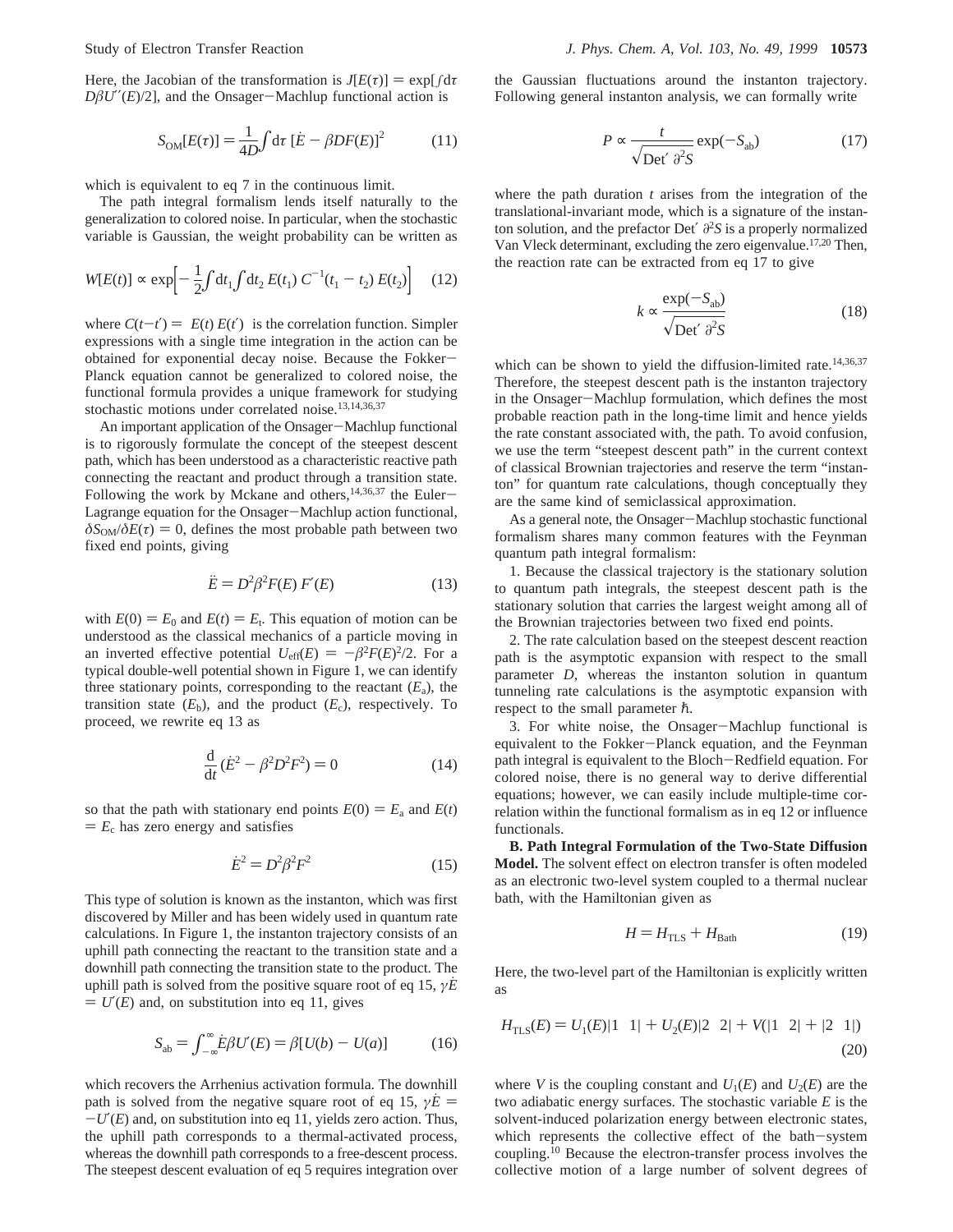freedom, the functional form for the free energy surface is Gaussian, thus giving

$$
U_1(E) = \frac{(E+\lambda)^2}{4\lambda} \tag{21a}
$$

$$
U_2(E) = \frac{(E - \lambda)^2}{4\lambda} \tag{21b}
$$

where  $\lambda$  is the solvent reorganization energy and  $\epsilon$  is the free energy bias.

Because many chemically and biologically important electrontransfer processes take place in the overdamped solvent environment, it is reasonable to treat the bath degree of freedom *E* as a diffusive coordinate.<sup>27</sup> Then, the Hamiltonian in eq 19 leads to a two-state diffusion equation

$$
\frac{\partial}{\partial t}\rho(t) = \angle \rho(t) = (\angle_D + \angle_V)\rho(t)
$$
\n(22)

where  $\angle_D$  is the Fokker-Planck operator for the solvent polarization energy and  $\angle$ <sub>V</sub> = [ $H_{\text{TLS}}$ ]/*ih* is the Liouville operator for the two-level system. Explicitly, eq 1 can be expressed in terms of the density matrix elements

$$
\dot{\rho}_1 = \angle_1 \rho_1 + iV(\rho_{12} - \rho_{21})
$$
 (23a)

$$
\dot{\rho}_2 = \angle_2 \rho_2 - iV(\rho_{12} - \rho_{21})
$$
 (23b)

$$
\dot{\rho}_{12} = \angle_{12}\rho_{12} - i\omega_{12}\rho_{12} + iV(\rho_1 - \rho_2)
$$
 (23c)

$$
\dot{\rho}_{21} = \angle_{21} \rho_{21} + i \omega_{12} \rho_{21} - i V (\rho_1 - \rho_2) \tag{23d}
$$

where the Planck constant  $\hbar$  is set to unity for simplicity,  $\omega_{12}$  $= U_1(E) - U_2(E) = E - \epsilon$ ,  $\rho_\mu$  is the diagonal matrix element for electronic population, and  $\rho_{\mu\nu}$ , is the off-diagonal matrix element for electronic coherence. Here,  $\angle_{\mu}$  is defined on the free energy surface of the *µ*th electronic state

$$
\angle_{\mu} = D \frac{\partial}{\partial E} \left( \frac{\partial}{\partial E} + \beta \frac{\partial U_{\mu}(E)}{\partial E} \right) \tag{24}
$$

and  $\angle_{12}$  and  $\angle_{21}$  are defined on the averaged free energy surface

$$
\angle_{12} = \angle_{21} = \frac{\angle_{11} + \angle_{22}}{2} = D \frac{\partial}{\partial E} \left( \frac{\partial}{\partial E} + \beta \frac{\partial \bar{U}(E)}{\partial E} \right) (25)
$$

where  $U$  is the average of the two free energy surfaces

$$
\bar{U}(E) = \frac{U_1(E) + U_2(E)}{2} = \frac{E^2 + \lambda^2}{4\lambda} + \frac{\epsilon}{2}
$$
 (26)

The diffusion constant is defined as  $D = \Omega \langle E^2 \rangle$ , where  $\langle E^2 \rangle =$  $2\lambda k_B T$  is the mean-square fluctuation of the solvent polarization energy and  $\tau_D = 1/\Omega$  is the characteristic time scale of the Debye solvent. The correlation function of the solvent polarization energy is given by  $\langle E(t) E(0) \rangle = \langle E^2 \rangle \exp(-\Omega t)$ . Note that because the nuclear dynamics is modeled by the Fokker-Planck operator, the possibility of vibrational coherence is excluded in the electron-transfer dynamics. This set of semiclassical twostate equations has been previously derived in different contexts by several authors.27,38-<sup>41</sup>

To facilitate functional analysis, we separate the real and imaginary parts of the coherent density matrix, i.e.,  $\mu = Rp_{12}$ 

$$
\angle = \angle_{\mathbf{D}} + \angle_{\mathbf{V}} = \begin{pmatrix} \angle_{1} & 0 & 0 & 0 \\ 0 & \angle_{2} & 0 & 0 \\ 0 & 0 & \angle_{3} & 0 \\ 0 & 0 & 0 & \angle_{4} \end{pmatrix} + \begin{pmatrix} 0 & 0 & 0 & -2V \\ 0 & 0 & 0 & 2V \\ 0 & 0 & 0 & \omega \\ V & -V & -\omega & 0 \end{pmatrix} \tag{27}
$$

where  $\angle_D$  is the diagonal diffusion matrix with  $\angle_3 = \angle_4 = \angle_{12}$ and  $\angle$ <sub>V</sub> is the off-diagonal two-level electronic coupling matrix. To construct the functional expression for the two-state diffusion equation, we first write the propagator in the discretized form

$$
G(t) = e^{\lambda t} = \lim_{N \to \infty} \left[ G_V(\Delta) G_D(\Delta) \right]^N \tag{28}
$$

with  $\Delta = t/N$ ,  $G_D(\Delta) = \exp(\angle_D \Delta)$  and  $G_V(\Delta) = \exp(\angle_V \Delta)$ . Following the derivation in the proceeding subsection, the matrix element of the diffusion propagator is given by

$$
\langle E_i | G_{D,\mu}(\Delta) | E_{i-1} \rangle = \sqrt{\frac{1}{4\pi D\Delta}} \exp[-S_{\mu}(E_i, E_{i-1})] \quad (29)
$$

with  $S_\mu$  the discretized action

$$
S_{\mu}(E_i, E_{i-1}) = \beta \frac{U_{\mu}(E_i) - U_{\mu}(E_{i-1})}{2} + \frac{(E_i - E_{i-1})^2}{4D\Delta} + \frac{\Delta D}{4} [\beta F_{\mu}(E_i)]^2 - \frac{\Delta \beta D}{2} U_{\mu}^{\prime\prime}(E_i)
$$
(30)

The matrix of the electronic coupling propagator can also be evaluated explicitly by rewriting  $\angle$ <sub>V</sub> as

$$
\angle_{\mathbf{V}} = \begin{pmatrix} 0 & \mathbf{B} \\ \mathbf{C}^{\mathrm{T}} & 0 \end{pmatrix} \tag{31}
$$

with **B** and **C** denoting vectors  $\mathbf{B} = [-2V, 2V, \omega]$  and  $\mathbf{C} = [V, \omega]$  $-V$ ,  $-\omega$ ], respectively, and T denoting the transpose of a vector. Then, the corresponding propagator is given in the closed form

$$
G_{\rm V}(\Delta, E) = e^{\Delta \angle \rm V} = I + \frac{\sinh(g\Delta) - 1}{g} \begin{pmatrix} 0 & \mathbf{B} \\ C^{\rm T} & 0 \end{pmatrix} + \frac{\cosh(g\Delta) - 1}{g^2} \begin{pmatrix} \mathbf{B} \mathbf{C}^{\rm T} & 0 \\ 0 & \mathbf{C}^{\rm T} \mathbf{B} \end{pmatrix} (32)
$$

where  $g^2 = C^T B$  and *E* dependence is implied through variables *V* and *W*. Putting all of the pieces together, we arrive at the path integral solution to the two-state diffusion equation

$$
G(t) = \int \mathcal{L}[E(\tau)] G_{V}(E_{N}) e^{-S(E_{N}, E_{N-1})} \cdots
$$

$$
G_{V}(E_{2}) e^{-S(E_{2}, E_{1})} G_{V}(E_{1}) e^{-S(E_{1}, E_{0})} \quad (33)
$$

where  $\Box E(t)$  is the measure defined in eq 6. Because  $G_D$  and *G*<sup>V</sup> do not commute, this path integral expression cannot be further simplified.

**C. Nonadiabatic Reaction Path.** As stated earlier, the steepest descent path is the most probable reactive path with the smallest Onsager-Machlup action under the stationary boundary conditions. An electron-transfer process involves both the change in electronic states and the change in nuclear coordinates. To incorporate this fact, we define the reactant state as  $|a\rangle = [\delta(E+\lambda), 0, 0, 0]$  and the product state as  $|c\rangle = [0, 0]$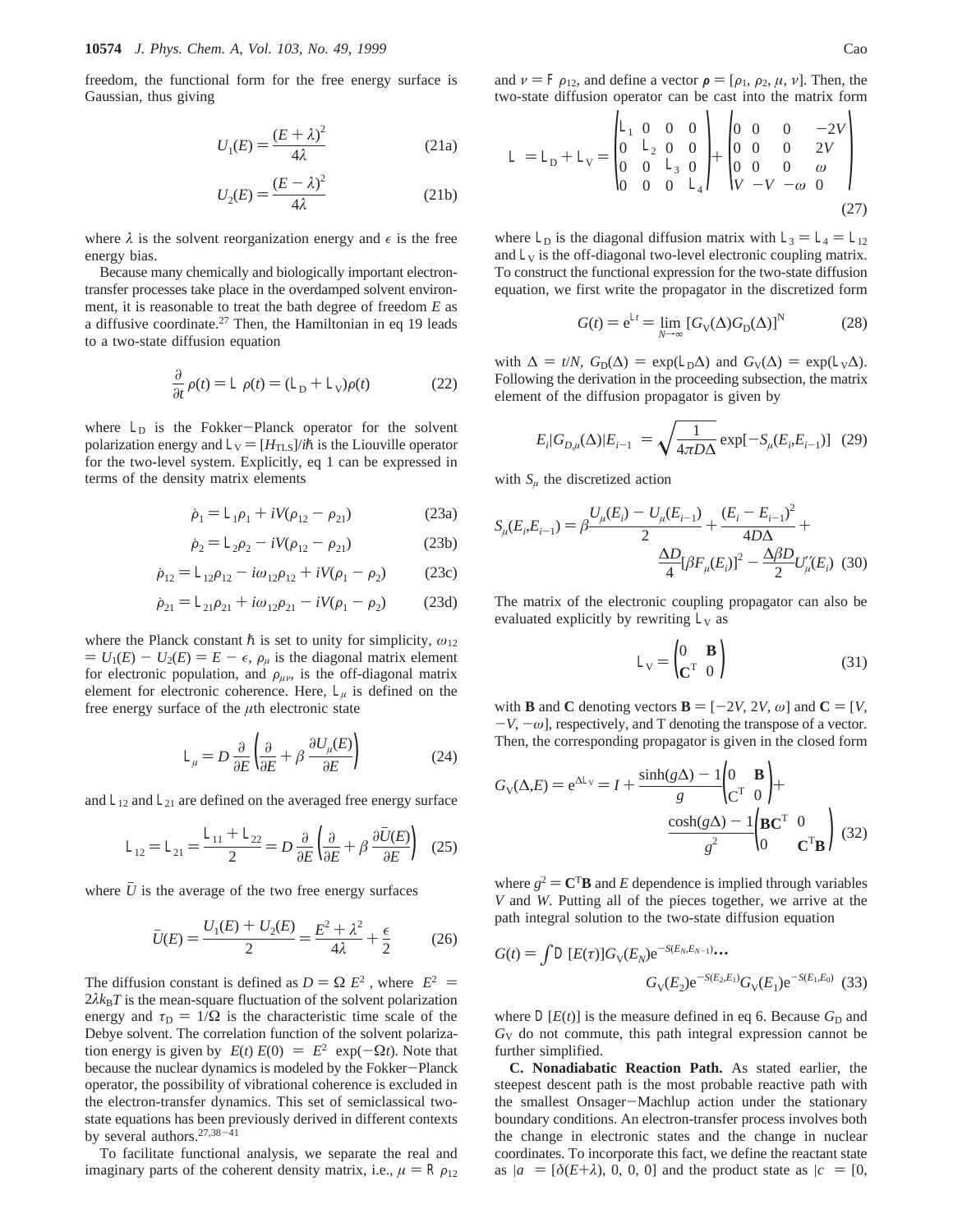$\delta(E-\lambda)$ , 0, 0], which are stationary on the corresponding electronic surface. Then, the electronic transition probability can be expressed as

$$
P_{\rm ET} = \langle c|G(t)|a\rangle \tag{34}
$$

where  $G(t)$  is given in eq 33. This definition is analogous to the electronic overlap matrix introduced in the Pechukas theory for mixed classical-quantum dynamics.<sup>31</sup> Along the same line, we define an effective action as

$$
P_{\rm ET} = \int \mathcal{L}(E(\tau)) \mathrm{e}^{-S_{\rm eff}[E(\tau)]} \tag{35}
$$

so that  $e^{-S_{\text{eff}}}$  represents the weight associated with a nonadiabatic path. Then, following the argument in section II.A, the nonadiabatic steepest descent path can be solved from the Euler-Lagrange equation, leading to

$$
\frac{\delta S_{\text{eff}}}{\delta x_i} = \frac{1}{2D\Delta} (2E_i - E_{i+1} - E_{i-1}) + \frac{\Delta D\beta^2}{4} \sum_{\mu} [(\langle F_{\mu} F_{\mu}' \rangle_i + \langle F_{\mu} F_{\mu}' \rangle_{i-1}] + \frac{\beta}{2} \sum_{\mu} [\langle F_{\mu} \rangle_i - \langle F_{\mu} \rangle_{i-1}] + \Delta \omega' \langle \mathcal{P} \rangle = 0 \quad (36)
$$

where  $F_{\mu} = F_{\mu}(E_i)$ ,  $\omega' = \partial \omega(E_i)/\partial E$ , and  $P_{\mu\nu} = \partial_{\mu} \partial_{\nu} \partial \partial_{\nu} \partial \partial_{\nu} \partial \partial_{\nu} \partial_{\nu} \partial_{\nu} \partial_{\nu} \partial_{\nu} \partial_{\nu} \partial_{\nu} \partial_{\nu} \partial_{\nu} \partial_{\nu} \partial_{\nu} \partial_{\nu} \partial_{\nu} \partial_{\nu} \partial_{\nu} \partial_{\nu} \partial_{\nu} \partial_{\nu} \partial_{\nu} \partial_{\nu} \partial_{\nu} \partial_{\nu} \partial_{\$ is a projection operator. Here,  $\langle A \rangle$ *i* denotes an average over the density matrix

$$
\langle A \rangle_i = \frac{\langle c | G(t, t_i) \, A G(t_i, 0) | a \rangle}{\langle c | G(t, t_i) \, G(t_i, 0) | a \rangle} \tag{37}
$$

where the propagator *G* is explicitly given in eq 33 or, equivalently,

$$
\langle A \rangle_i = \frac{\langle c(t_i) | A | a(t_i) \rangle}{\langle c(t_i) | a(t_i) \rangle} \tag{38}
$$

where  $a(t_i)$  is the forward distribution starting from the reactant,  $\dot{a}(t_i) = \Delta a(t_i)$ , and  $c(t_i)$  is the backward distribution starting from the product,  $\dot{c}(t_i) = c(t_i)$  ∠. Finally, taking the limit of  $\Delta \rightarrow 0$ , we have the equation of motion in the continuous form

$$
\ddot{E} = \beta^2 D^2 \sum_{\mu} \langle F_{\mu} F_{\mu}' \rangle + D\beta \sum_{\mu} \langle [F_{\mu}, \angle_{V}] \rangle + 2D\omega' \langle \mathcal{P} \rangle \tag{39}
$$

which defines the nonadiabatic steepest descent path, namely, the Brownian trajectory that is most likely to induce electron transfer. Equation 39 is the central result of the paper.

Based on the above formulation, a computational algorithm to solve the nonadiabatic steepest descent path can be designed as follows:

1. An initial guess of *E*(*t*) is used as an input. The density matrices  $c(t)$  and  $a(t)$  are propagated according to this initial guess.

2. For the given density matrix, the Euler-Lagrange equation in eq 36 for the steepest descent path is iterated to a converged path  $E(t)$ .

3. The path integral expression in eq 33 is propagated forward and backward again according to the new steepest descent path to yield a new pair of  $c(t)$  and  $a(t)$ .

4. Steps 3 and 4 are repeated until convergence is reached.



**Figure 1.** Typical double-well potential (a) with the corresponding effective potential (b). The potential  $U_{-}(E)$  is the lower adiabatic potential defined in eq 40, with  $\beta \lambda = 8.0$ ,  $\beta \epsilon = 0$ , and  $\beta V = 1.0$ , and the effective potential is defined as  $U_{\text{eff}} = -\beta^2 F^2 = -\beta^2 (U')^2$ . For all of the figures in the letter time and energy variables are scaled by the of the figures in the letter, time and energy variables are scaled by the thermal energy  $\beta$  and  $\hbar$  is taken as unity. The value of action *S* is calculated from eq 11.

### **III. Results and Discussions**

**A. Steepest Descent Paths on a Single Adiabatic Surface.** To begin, we examine the steepest descent path on a single surface, given as

$$
U_{\pm}(E) = \frac{E^2 + \lambda^2}{4\lambda^4} + \frac{\epsilon}{2} \pm \sqrt{V^2 + \left(\frac{E - \epsilon}{2}\right)^2} \tag{40}
$$

which is the adiabatic potential obtained by diagonalizing the two-state Hamiltonian in eq 20 with  $U_1$  and  $U_2$  given respectively by eqs 21a and 21b. As stated earlier, the Euler-Lagrange equation in eq 13 leads to the classical dynamics of a particle in an inverted potential  $U_{\text{eff}} = -\beta^2 F^2(E)$ . This inverted potential is plotted in Figure 1b along with the lower adiabatic potential *U*-(*E*) in Figure 1a, for  $\beta V = 1$ ,  $\beta \lambda = 8$ , and  $\beta \epsilon = 0$ . All of the parameters and variables in this paper are scaled with  $\beta$ ; e.g., the unit of energy or frequency is  $1/\beta$  and the unit of time is  $\beta$ . As illustrated in Figure 1, the three stationary points are the reactant,  $E_a = -\sqrt{\lambda^2 - 4V^2}$ ; the transition state,  $E_b = 0$ ; and the product,  $E_c = \sqrt{\lambda^2 - 4V^2}$ . Thus, the uphill path  $(E_a \rightarrow E_b)$ <br>describes the activated rate process and the downhill path  $(F_a$ describes the activated rate process, and the downhill path (*E*<sup>b</sup>  $\rightarrow$   $E_c$ ) describes the free descent path.

Ideally, by analogy with the instanton trajectory, the steepest descent path at the three stationary points has zero momentum, and hence the path duration is infinitely long. In practice, however, numerical solutions are limited by a finite path duration with a finite number of grid points. In Figure 2, the steepest descent path is plotted for the potential in Figure 1 with increasing path durations (a)  $N = 100$ , (b)  $N = 200$ , and (c)  $N = 700$ . The trajectories are discretized with time increment  $\Delta = 0.1\beta$  and are integrated according to eq 13 with fixed boundary conditions at  $E_0 = E_a$  and  $E_N = E_c$ . As the path duration increases, the momentum at the end points decreases and the trajectory converges to the steepest descent solution. The corresponding Onsager-Machlup action is evaluated according to eq 11 and is shown to converge to the exact value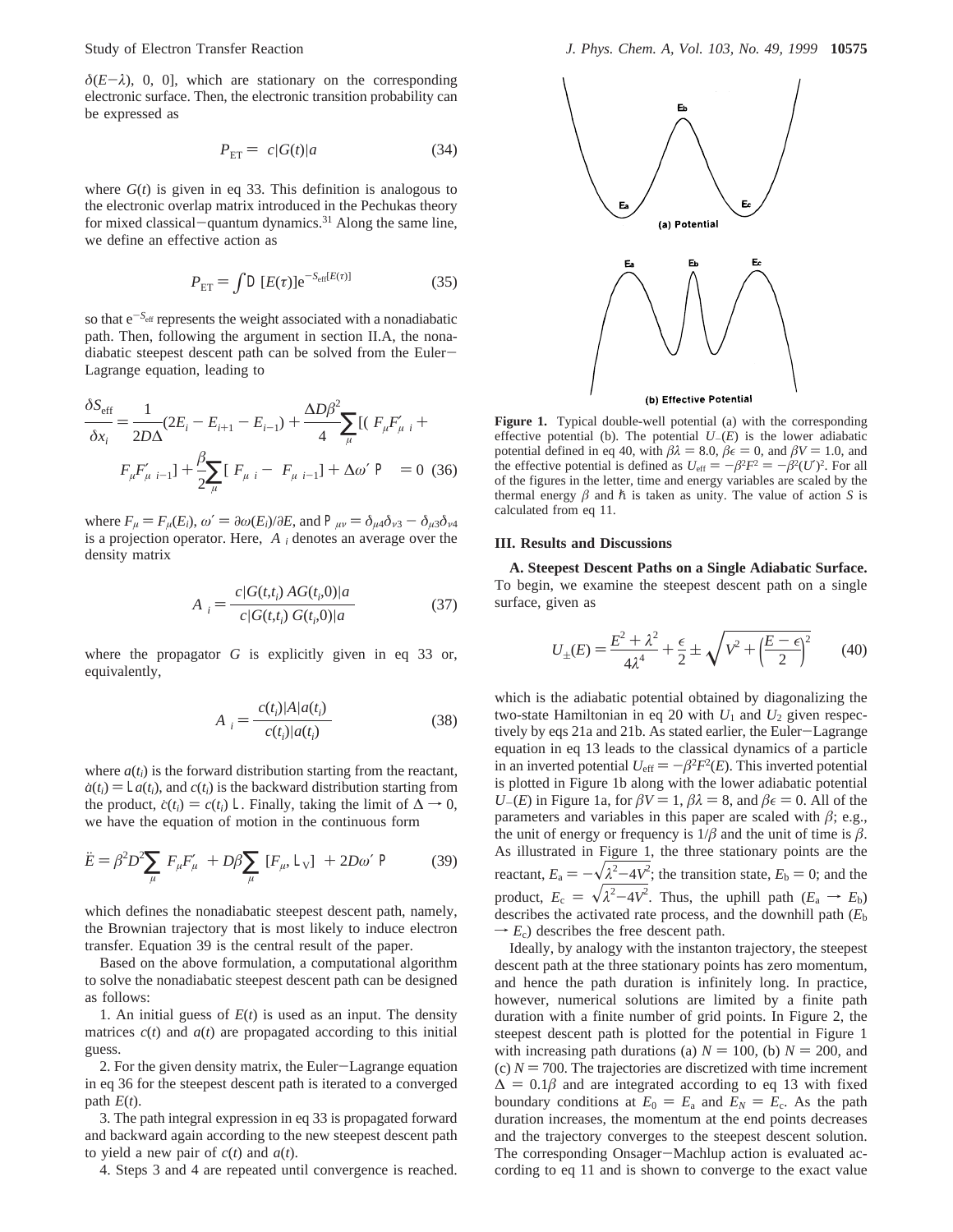

**Figure 2.** Plot of the steepest descent path for the potential in Figure 1 calculated with increasing path durations: (a)  $N = 100$ , (b)  $N =$ 200, and (c)  $N = 700$ . The trajectories are discretized with time increment  $\Delta = 0.1\beta$  and are integrated according to eq 13 with fixed boundary conditions at  $E_0 = E_a$  and  $E_N = E_c$ .

of  $S_{OM} = 1.125$ . At convergence, the steepest descent path consists of an uphill segment, a downhill segment, and three stationary segments. For a symmetric barrier, the steepest descent path has a reflection symmetry with respect to  $E = 0$ and *t*/2. Further, the time spent on the uphill and downhill segments is almost a constant independent of the path duration. Therefore, for an ideal steepest descent path of infinite duration, the uphill and downhill segments become transient, and the stationary segments split the path with constant ratios.

**B. Steepest Descent Paths for the Two-State Diffusion Equation.** Because of nonadiabatic electronic coupling, the twostate diffusion equation exhibits much richer physics than the single surface diffusion equation. In Figure 3, the diabatic potential surfaces  $U_1$  and  $U_2$  are plotted for (a)  $\beta V = 0.1$ , (b)  $\beta$ *V* = 1.0, and (c)  $\beta$ *V* = 4.0, along with the upper and lower adiabatic potentials from eq 40. As discussed in the Introduction, these three sets of potential surfaces represent (a) nonadiabatic, (b) adiabatic, and (c) coherent electron transfer. Here, we present detailed numerical examples of nonadiabatic steepest descent paths for the three cases and thus illustrate the characteristic features in the three regimes.

As shown in section II.C, the nonadiabatic steepest descent path is determined from eq 36 with the initial state taken as  $|a\rangle$  $= [\delta(E+\lambda), 0, 0, 0]$  and the final state as  $|c\rangle = [0, \delta(E-\lambda),$ 0,0]. The path is discretized on a grid of  $\Delta/\beta = 0.1$  with  $N =$ 700 grid points and is iterated according to the procedure described in section II.C. Except for the electronic coupling constant, the parameters used in the calculations are always taken as  $\beta \lambda = 8.0$ ,  $\beta \Omega = 1.0$ , and  $\beta \epsilon = 0.0$ . For convenience, a straight path connecting the two end points is used as the



**Figure 3.** Adiabatic potential surfaces (solid curves) versus diabatic potential surfaces (dotted curves). The diabatic potentials are  $U_1(E)$  =  $(E + \lambda)^2/(4\lambda)$  and  $U_2(E) = (E - \lambda)^2/(4\lambda)$  with  $\beta\lambda = 8$ , and the adiabatic notentials are given by eq. 40. The three diagrams represent three kinetic potentials are given by eq 40. The three diagrams represent three kinetic regimes: (a)  $\beta V = 0.1$  (nonadiabatic); (b)  $\beta V = 1.0$  (adiabatic); (c)  $\beta V = 4.0$  (delocalized state).

initial guess. In the cases we studied, convergence can be achieved after  $10^{4}-10^{5}$  iterations.

*1. Nonadiabatic Electron Transfer.* In Figure 3a ( $\beta V = 0.1$ ), the pair of diabatic curves are very close to the pair of adiabatic curves, except for the cusp at the curve crossing point. Thus, in the nonadiabatic limit, the electron-transfer process is confined to a small region near the curve crossing point and the resulting rate constant can be evaluated within the Marcus model and its extensions.

In Figure 4, the nonadiabatic steepest descent path is plotted for (a)  $\beta V = 0.1$  and (b)  $\beta V = 0.5$ . Similar to Figure 3, the nonadiabatic paths consist of an uphill segment, a downhill segment, two stationary segments at the reactant and product, and a segment at the transition state. However, the segment at the transition state is not stationary but oscillatory, and the number of oscillations increases with the electronic coupling constant. This observation reflects the significant difference between barrier crossing and curve crossing. In fact, for Figure 4a, we can follow the curve crossing as first moving to the right on the diabatic surface  $U_1$  and then crossing from  $U_1$  to  $U_2$ through a nonadiabatic transition. Similarly for Figure 4b, we can trace the history of curve crossing and identify multiple crossings. Therefore, electron transfer in Figure 4a is welldescribed by first-order perturbation theory, whereas electron transfer in Figure 4b requires higher-order corrections in terms of the electronic coupling constant. Further, the separation of activated diffusion (the uphill segment) and curve crossing (the transition state segment) confirms that the effective electrontransfer rate is a combined result of these two processes, as shown in the rate expressions derived earlier.<sup>27,38-42</sup>

To relate the calculated nonadiabatic steepest descent paths to the corresponding electron-transfer rate constants, we plot in Figure 5 the electronic transition probability  $P_{ET}$  in eq 34 calculated along the nonadiabatic steepest descent path as a function of the electronic coupling constant *V*. The Marcus rate theory predicts that the electron-transfer rate constant is proportional to the coupling constant squared,  $k_{ET} \propto V^2$ , in the nonadiabatic regime. This quadratic dependence is represented by the dotted curve in Figure 5, with the prefactor determined from the case of  $V = 0.01$ . The agreement between the two curves suggests that the steepest descent path is the dominant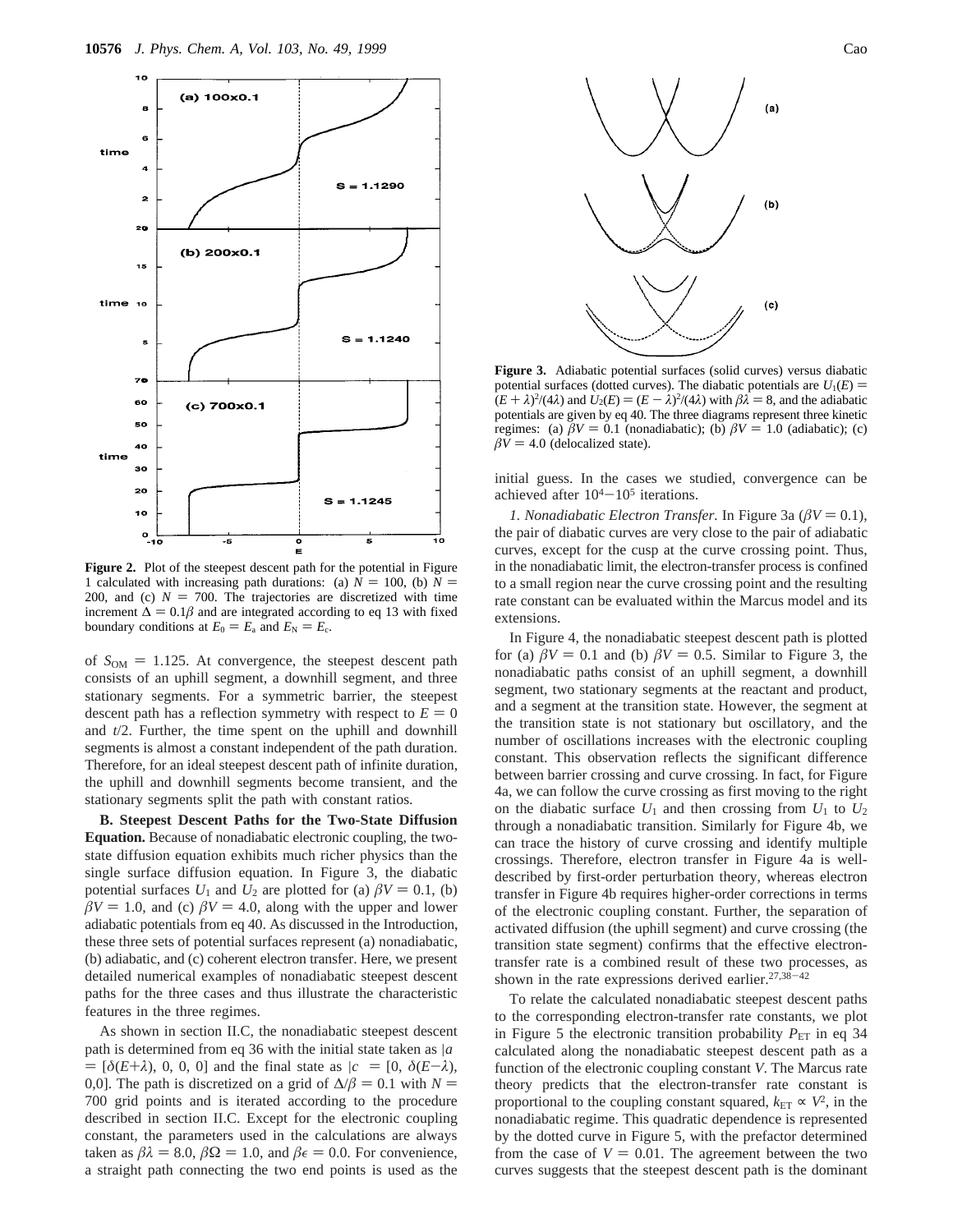

**Figure 4.** Plot of the nonadiabatic steepest descent path for (a)  $\beta V =$ 0.1 and (b)  $\beta V = 0.5$ . The trajectories are discretized with time increment  $\Delta = 0.1\beta$  on a grid of *N* = 700 and are solved iteratively from eqs 36 and 37 with fixed boundary conditions. Except for the electronic coupling constant, the parameters used in all of the figures are taken as  $\beta \lambda = 8.0$ ,  $\beta \Omega = 1.0$ , and  $\beta \epsilon = 0.0$ .



**Figure 5.** Plot of the electronic transition probability  $P_{ET}$  defined in eq 34 as a function of the coupling constant. The dotted curve is the quadratic golden-rule prediction (except for a constant).

path for electron transfer and provides a possible means to calculate the rate constant based on the instanton approach. As the electronic coupling constant further increases, the calculated transition probability becomes smaller than the quadratic prediction, thus supporting the possibility of the adiabatic effect and the solvent diffusion effect at a relatively large coupling constant.28

*2. Crosso*V*er from the Nonadiabatic to the Adiabatic Regime.* In Figure 3b ( $\beta V = 1.0$ ), the two adiabatic curves are wellseparated at the curve-crossing point, and the electron-transfer



**Figure 6.** Plot of a nonadiabatic steepest descent path calculated with the same set of parameters as in Figure 4 except for (a)  $\beta V = 1.0$  and (b)  $\beta V = 2.0$ .

process becomes a thermal-activated barrier crossing on the lower adiabatic surface *<sup>U</sup>*-(*E*). Judging from the potential surfaces, the crossover from nonadiabatic to adiabatic electron transfer takes place at  $\beta V \approx 1$ . The exact nature of the crossover depends on the dynamic response time scale of the solvent.

In Figure 6, the nonadiabatic steepest descent path is plotted for (a)  $\beta V = 1.0$  and (b)  $\beta V = 2.0$ . Not surprisingly, the resulting path in Figure 6a is nearly identical with the corresponding adiabatic path in Figure 2c, thus supporting the notion of adiabatic electron transfer at large coupling constants. As the electronic coupling constant increases to  $\beta V = 2.0$  in Figure 6b, the stationary segment in the transition-state regime becomes longer because of the lowered barrier height.

These adiabatic paths in Figure 6 are significantly different from the nonadiabatic curve-crossing paths in Figure 4. However, with a different scale in Figure 7, the oscillatory behavior observed in the weak-coupling regime reappears with a much smaller amplitude. Further, the oscillation frequency is almost a constant proportional to the coupling constant *V*. This observation confirms the adiabatic picture proposed in an earlier paper,25 where electronic coherence can be understood as Rabi oscillations modulated by solvent fluctuations. As seen from Figures 6 and 7, when the electronic coupling constant increases from the nonadiabatic to adiabatic regime, the frequency of nonadiabatic oscillations increases while the amplitude decreases, so that on the coarse-grained level the nonadiabatic steepest descent path appears to be the same as the corresponding adiabatic steepest descent path.

*3. Transition from Incoherent to Coherent Electron Transfer*. In Figure 3, as the electronic coupling constant increases from  $\beta$ *V* = 1.0 to  $\beta$ *V* = 4.0, the barrier on the lower adiabatic surface disappears; electron transfer with delocalized electronic states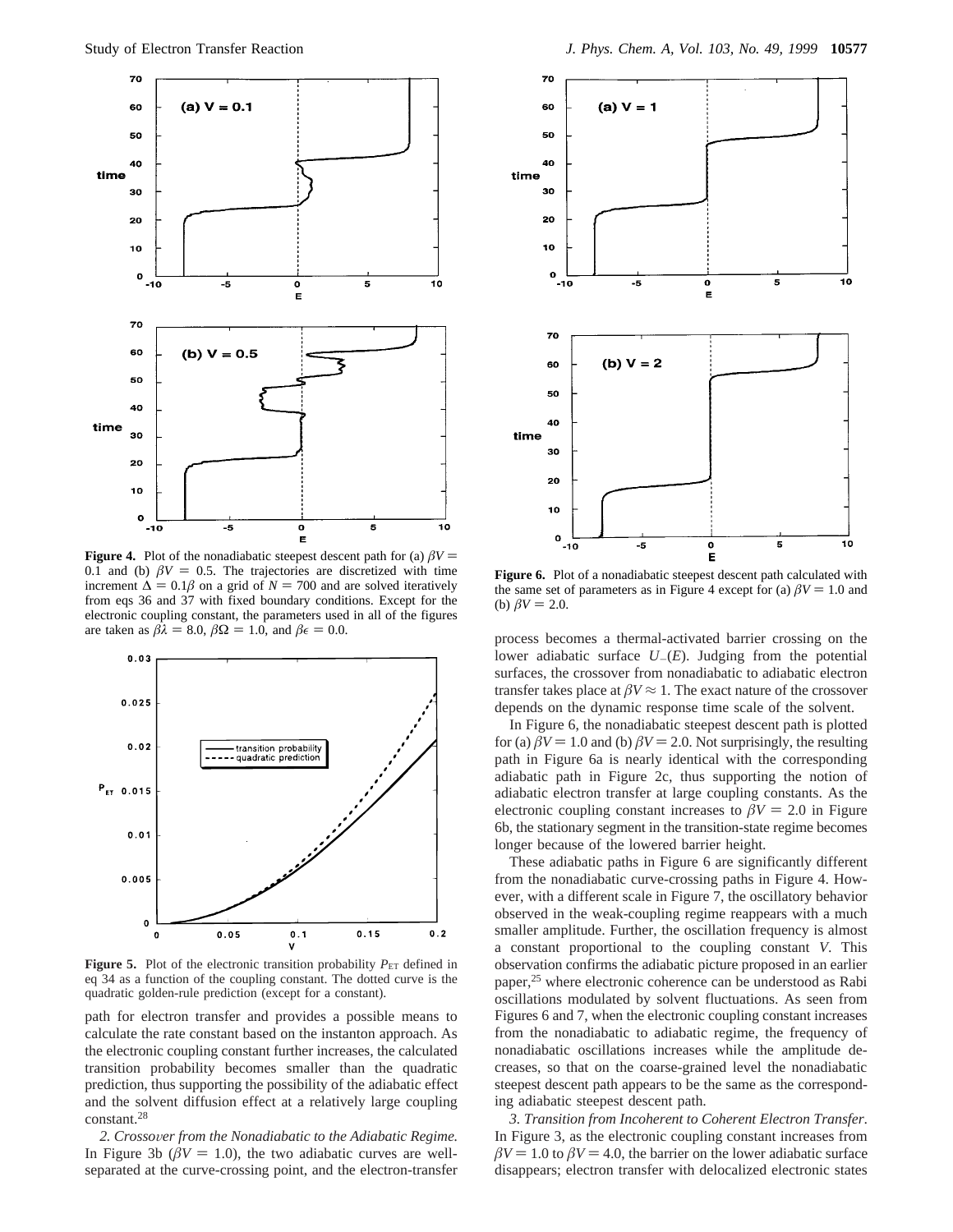

**Figure 7.** Magnified plot of Figure 6. The transition-state region of the steepest descent path is enlarged by a factor of  $10<sup>6</sup>$  in part a and by a factor of  $10<sup>8</sup>$  in part b.

becomes coherent. Though the expression in eq 40 predicts the localization-delocalization transition at half the reorganization energy, the nature of coherent electron transfer depends critically on the time scales of the system.

To understand this transition, the nonadiabatic steepest descent path is plotted in Figure 8 for (a)  $\beta V = 4$  and (b)  $\beta V =$ 6. In comparison with the adiabatic paths in Figure 6, the stationary segment at the transition state extends over the whole time axis. Consequently, the path rises sharply to the transition state from the two end points, and the stationary segments at the reactant and the product vanish, thus indicating that the simple rate behavior no longer exists. Strictly speaking, the steepest descent path is not an instanton solution and cannot be associated with a rate process. In fact, similar to Figures 6 and 7, the extended path at the transition state is not stationary but highly oscillatory around the transition state. Next, to demonstrate the transition from localized to delocalized electron transfer, the ratio of the transition state segment to the total path duration ( $t = 70\beta$ ) is calculated as a function of the electronic coupling constant. As shown in Figure 9, this ratio increases with the electronic coupling constant until reaching a plateau of about 80%, and the transition takes place around *V*  $=$  3.5. Furthermore, this plateau value is also a function of the path duration. In Figure 10, steepest descent paths for  $\beta V =$ 1.0 are compared at several different path durations: (a)  $t =$ 10 $\beta$ , (b)  $t = 50\beta$ , and (c)  $t = 500\beta$ . Clearly, as the path duration increases, the ratio of the stationary segment increases until it reaches almost 99% for the case of  $t = 500\beta$ , indicating that for an ideal steepest descent path of infinite path duration the kinetic transition can be much sharper than that shown in Figure 9. Additionally, the effective action is almost a constant independent of *N* because the contribution from the extended path at the transition state sums to zero. In short, the steepest





**Figure 8.** Plot of a nonadiabatic steepest descent path calculated with the same set of parameters as in Figure 4 except for (a)  $\beta V = 4.0$  and (b)  $\beta V = 6.0$ .



**Figure 9.** Plot of the ratio between the time spent at the transition state and the total path duration ( $t = 70\beta$ ) as a function of the electronic coupling constant *âV*.

descent path for coherent electron transfer is a stationary coherent path which rises instantaneously from the initial and final states to the transition state.

#### **IV. Conclusions**

In summary, the nonadiabatic steepest descent path method is a useful tool to analyze and characterize electron-transfer kinetics:

1. An ideal steepest descent path on a single surface consists of three stationary segments, which are connected by two transient segments. The transient uphill segment connects the reactant to the transition state and represents the thermalactivated barrier crossing process, whereas the transient downhill